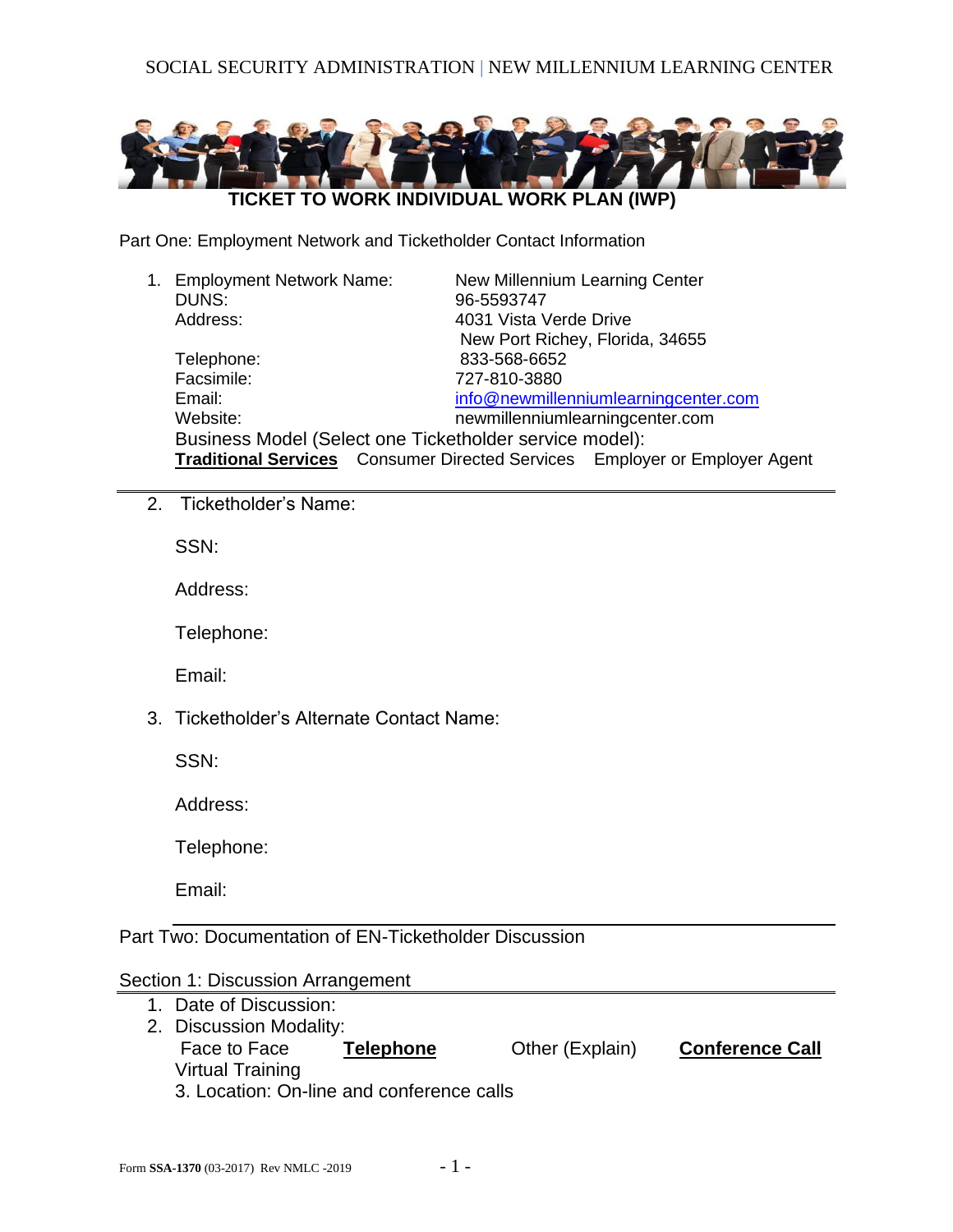4. Duration: On-going

5. Name and Position of EN Interviewer: Joann Barnes

Section 2: Ticketholder's Recent Work History

1. Check all that apply:

Currently working No earnings in the past 18 months

Earnings in the month prior to the month Ticket assigned

Earnings in 3 of the past 6 months Earnings in 6 of the past 12 months

Earnings in 12 of the past 18 months

2. List all work and earnings during the last 18 months (most recent employer first) in the chart below:

Please describe your vocational goal:

| Employer<br>Job | Title | <b>Start Date</b> | <b>End Date</b> | <b>Hourly Wage</b> | Weekly<br>Hours |
|-----------------|-------|-------------------|-----------------|--------------------|-----------------|
|                 |       |                   |                 |                    |                 |
|                 |       |                   |                 |                    |                 |
|                 |       |                   |                 |                    |                 |
|                 |       |                   |                 |                    |                 |
|                 |       |                   |                 |                    |                 |
|                 |       |                   |                 |                    |                 |
|                 |       |                   |                 |                    |                 |
|                 |       |                   |                 |                    |                 |
|                 |       |                   |                 |                    |                 |
|                 |       |                   |                 |                    |                 |

**Section 3: Ticketholder's Employment Goals**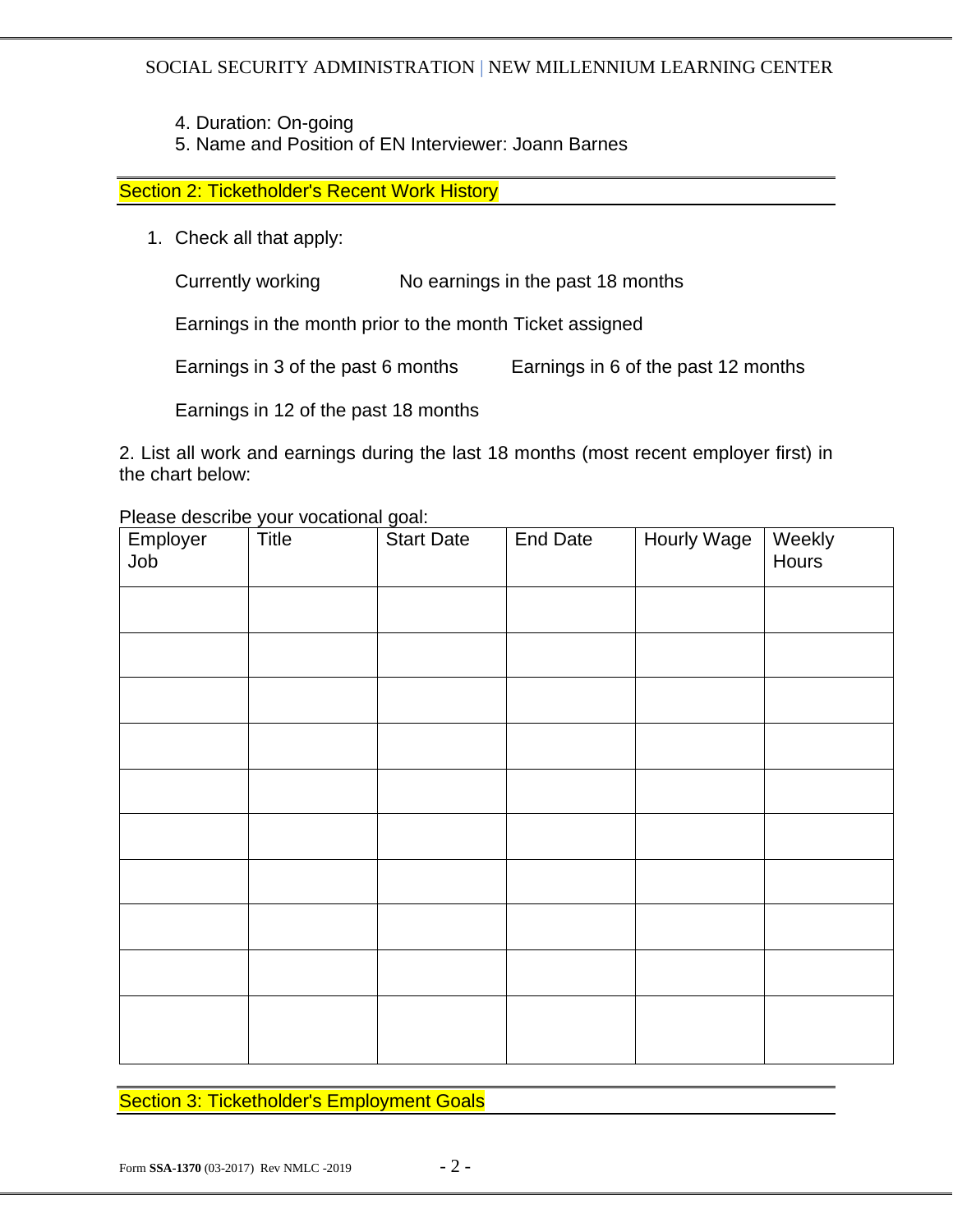1. Describe short-term goal (next 3-18 months)

2. Describe long-term goal

Full time employment.

3. Has the Ticketholder's previous employment provided any experience relative to the achievement of the: Short-term goal above? Yes No If "Yes" please explain:

Long-term goal above? Yes No

If "Yes" please explain:

4. Does the Ticketholder require additional supports and services to achieve the: Short-term goal above? No Yes

If "Yes" please explain:

Long-term goal above? **Yes** No

If "Yes" please explain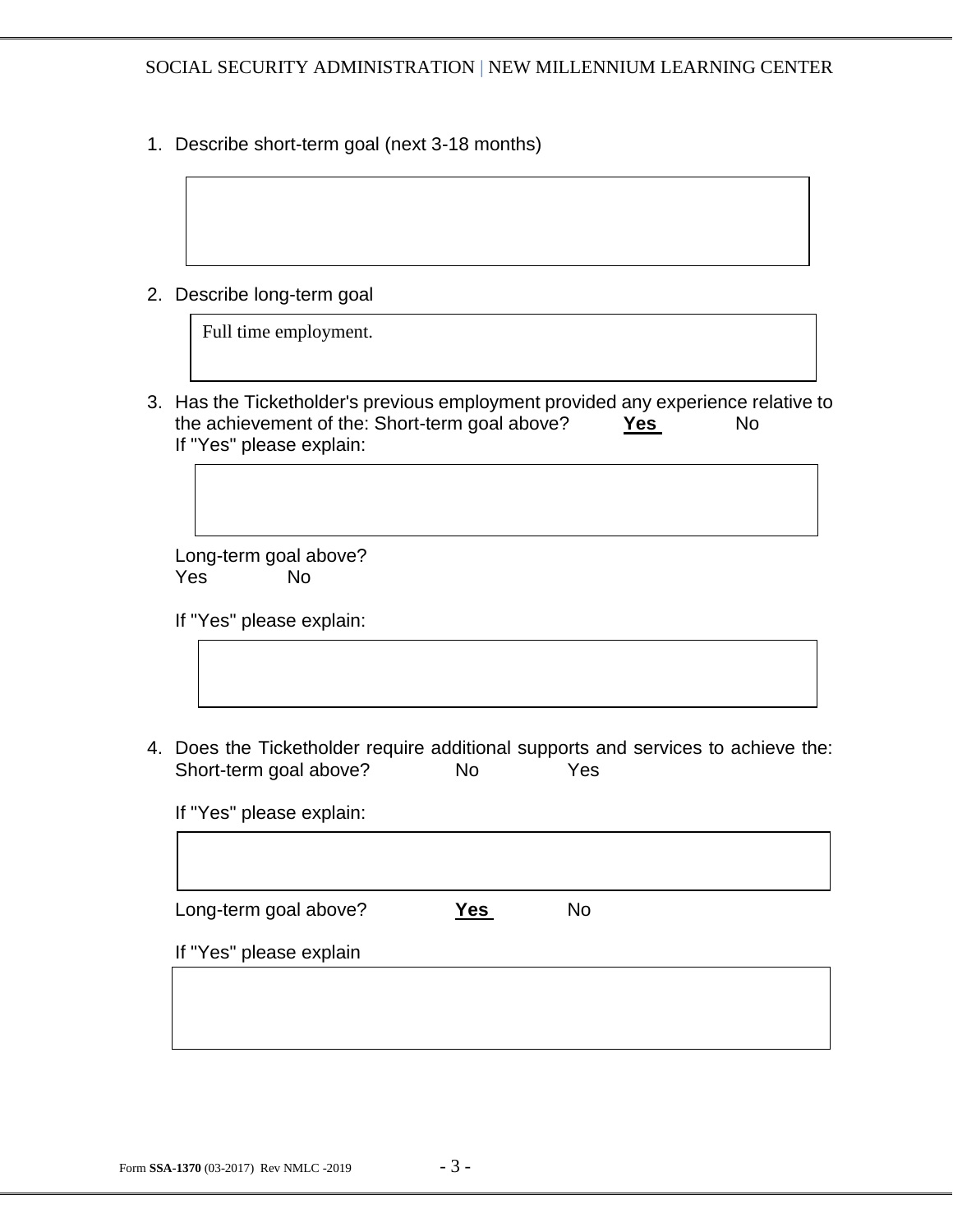#### Section 4: EN Supports and Services

1. Short-term (Initial Job Acquisition) Check all blocks that apply and explain how the services contribute to achievement of the Ticketholder's short-term goal.

#### Career Planning

Benefits counseling

Referral to Choosework.ssa.gov **Contact the Help Line at 1-866-968-7842 or 1-866- 833-2967 (TTY)** M-F 8 a.m. - 8 p.m. ET

#### Goal setting

When will you be ready for employment? **Immediately** What type of employment are you seeking**: Full-time** Full time 40 hours per week Part time 20 hours

#### Job development

Since you have work experience, I will work with you to develop your resume based on your experience.

#### Job coaching

Do you have any work experience? Do you have any Technical Skills: A skill that is required for the accomplishment of a specific task? I have sent you a simple resume builder form to complete. List your most recent employer first and go back up to 10 years ago. If you do not have any work experience please tell me what type of employment you would be interested in doing such as; sales, customer service, medical, receptionist, clerical etc. Please list on the resume builder any voluntary work you may have done in your community.

#### Job development

At the conclusion of this series, you will be assisted and encouraged in the interviewing process. Once placed, the clients will have the assistance of Employment Representatives during the first few months of "return-to-work anxiety via conference call at 833-568-6652. Complete resume format with cover letter for each participant, establish a professional E-mail address, and send copy in .pdf current most professional format to beneficiary. If we are unable to contact you for **three months** in the initial (Phase 1 Milestones) job acquisition phase after multiple attempts including sending a letter, the Ticket will be unassigned.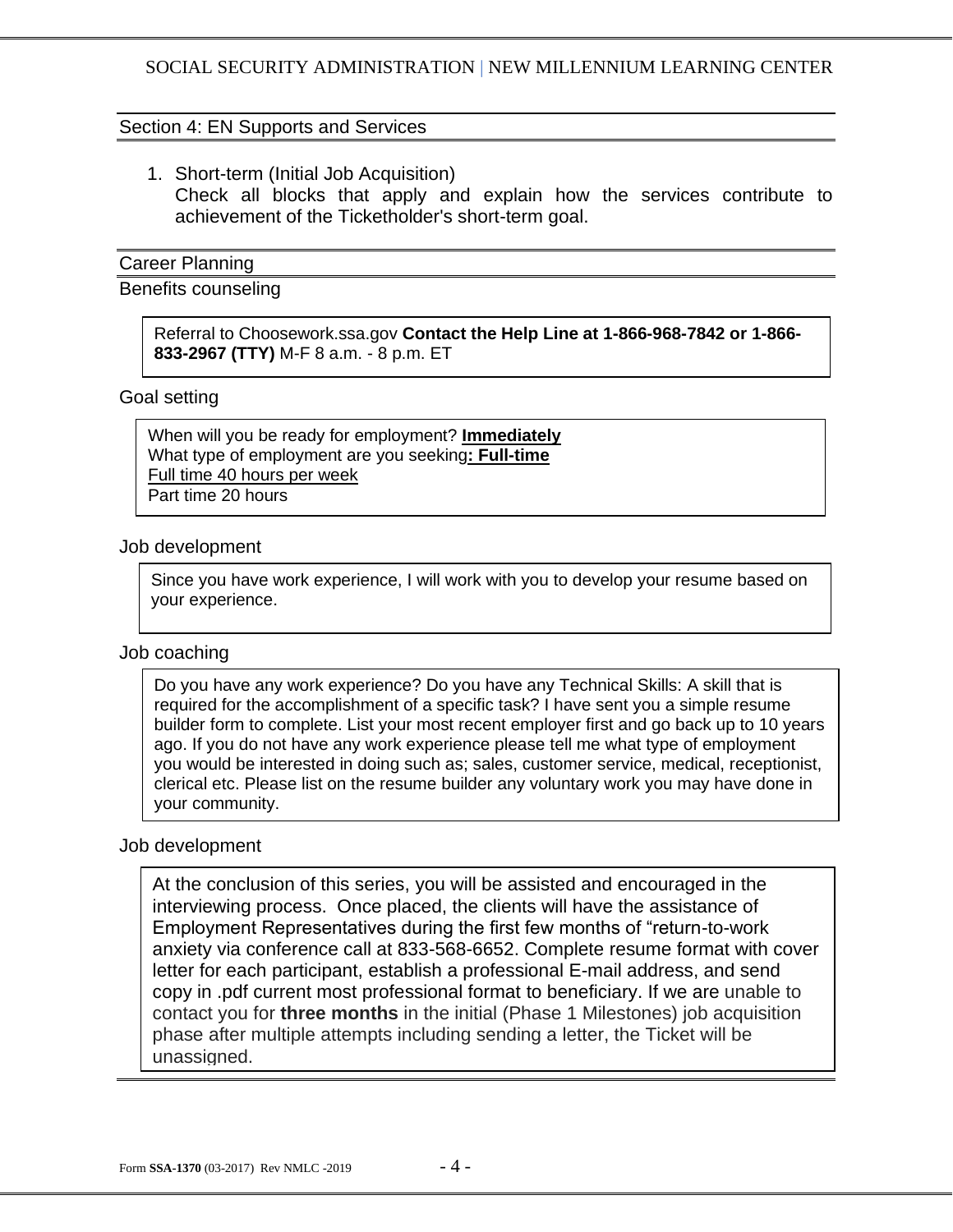# Career Planning (continued)

# Training (specify)

If training is required, I can refer you to your local Department of Rehabilitation.

# **Other**

N/A

# **Job Placement Assistance**

Job search

Began online application process.

Job accommodation

None.

Job placement

Searching for employment online. Will complete online resume.

Other (specify)

N/A

2.Long-term (Ongoing Employment Support)

Check all blocks that apply and explain how the services contribute to achievement of the Ticketholder's Long-term goal. Regular follow-up with Ticketholder (mandatory)

Will utilize telephone and conference calls on a weekly basis until you have full-time employment. Then once a month for the next six months. Will submit a copy of your paystub or payroll statement once received from employer. Fax a copy to 727-810-3880.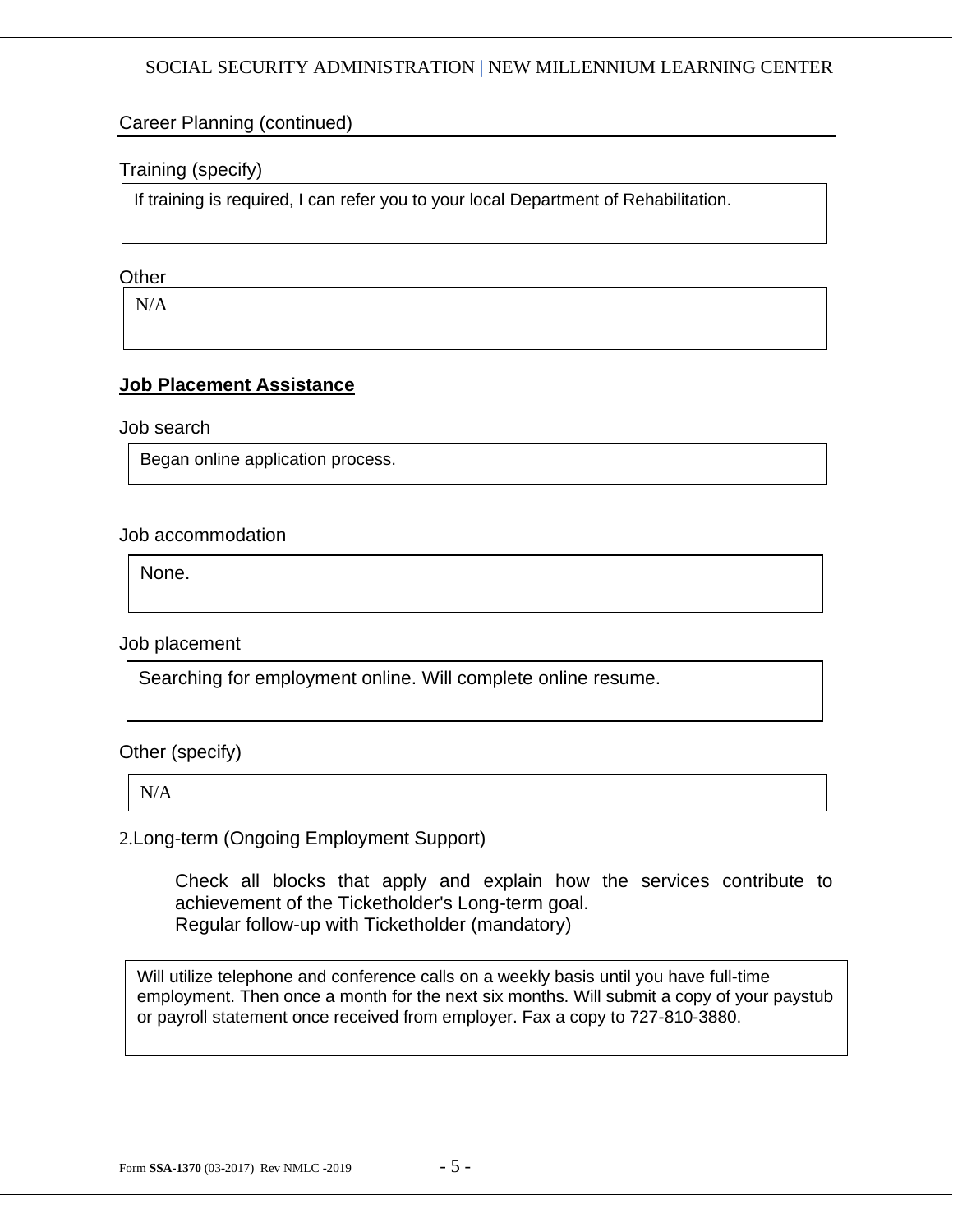Job stabilization and retention

2. Long-term (continued)

Career advancement counseling. Complete school.

Other (specify)

3. Will the EN directly provide the supports and services above? Yes

If "no" please complete question 4 below.

4.If known, list the names of the provider(s) to whom you will refer the Ticketholder, along with the services provided. **Department of Rehabilitation**.

5.Will the EN coordinate or arrange for medical and/or related health services to the Ticketholder? Yes **No**

If "yes," please explain:

# **Part Three: IWP Terms and Conditions**

The following terms and conditions apply to the EN and the Ticketholder identified in Part One above: Social Security requires the EN to conduct an official contact with the Ticketholder at least **monthly**.

- 1.) The EN and the Ticketholder shall inform one another immediately of any changes in the contact information shown in Part One above.
- 2.) The Ticketholder shall report all earnings to the EN and to Social Security.
- 3.) The Ticketholder shall authorize the EN to contact employers on the Ticketholder's behalf, as necessary, to verify or obtain evidence of the Ticketholder's work and earnings.
- 4.) The EN may not request or accept compensation from the Ticketholder for the costs of services and supports provided the Ticketholder under the IWP.
- 5.) The EN shall use only qualified employees and/or providers to provide supports and services to the Ticketholder.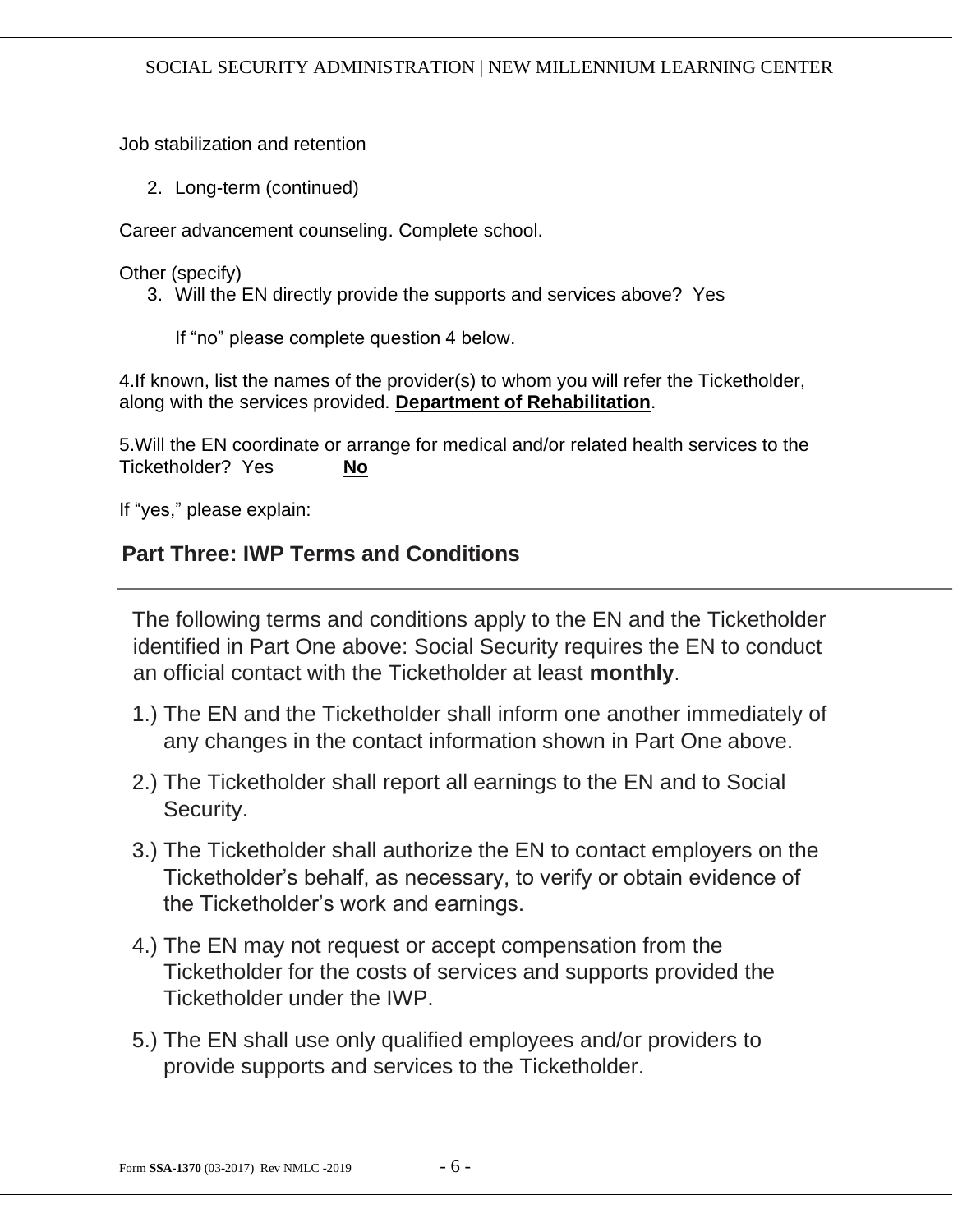- 6.) The EN shall establish and explain to the Ticketholder a process to resolve any disputes that arise under this IWP, including the process for escalating an unresolved dispute to Social Security.
- 7.) The EN shall inform the Ticketholder of the availability of, and contact information for, free protection and advocacy services under the Protection and Advocacy for Beneficiaries of Social Security program.
- 8.) The EN shall inform the Ticketholder of annual Timely Progress Reviews (TPR) performed by Social Security to assess the Ticketholder's work progress, and explain to the Ticketholder the TPR guidelines.
- 9.) The EN shall keep private and confidential the Ticketholder's personal information, including his or her Social Security Number and disability, and shall maintain all private and confidential information in a secure area.
- 10.) The EN shall provide the Ticketholder with a copy of the completed IWP, as well as any subsequent changes to the IWP, in the Ticketholder's preferred format.
- 11.) Both the Ticketholder and the EN must agree to any change to the IWP. All changes to the IWP must be in writing and supported by evidence of mutual consent.
- 12.) The EN shall provide the Ticketholder with a copy of his or her EN file upon request.
- 13.) Either the Ticketholder or the EN may choose unilaterally to unassign the Ticket at any time by notifying the other in writing, thereby terminating the Ticketholder-EN relationship established by the IWP.
- 14.) Upon approval of the IWP by both the Ticketholder and the EN, the Ticketholder acknowledges assignment of his or her Ticket to the EN and the EN acknowledges acceptance of that Ticket.
- 15.) Are there any other terms and conditions relating to the implementation and administration of this IWP?

Yes No